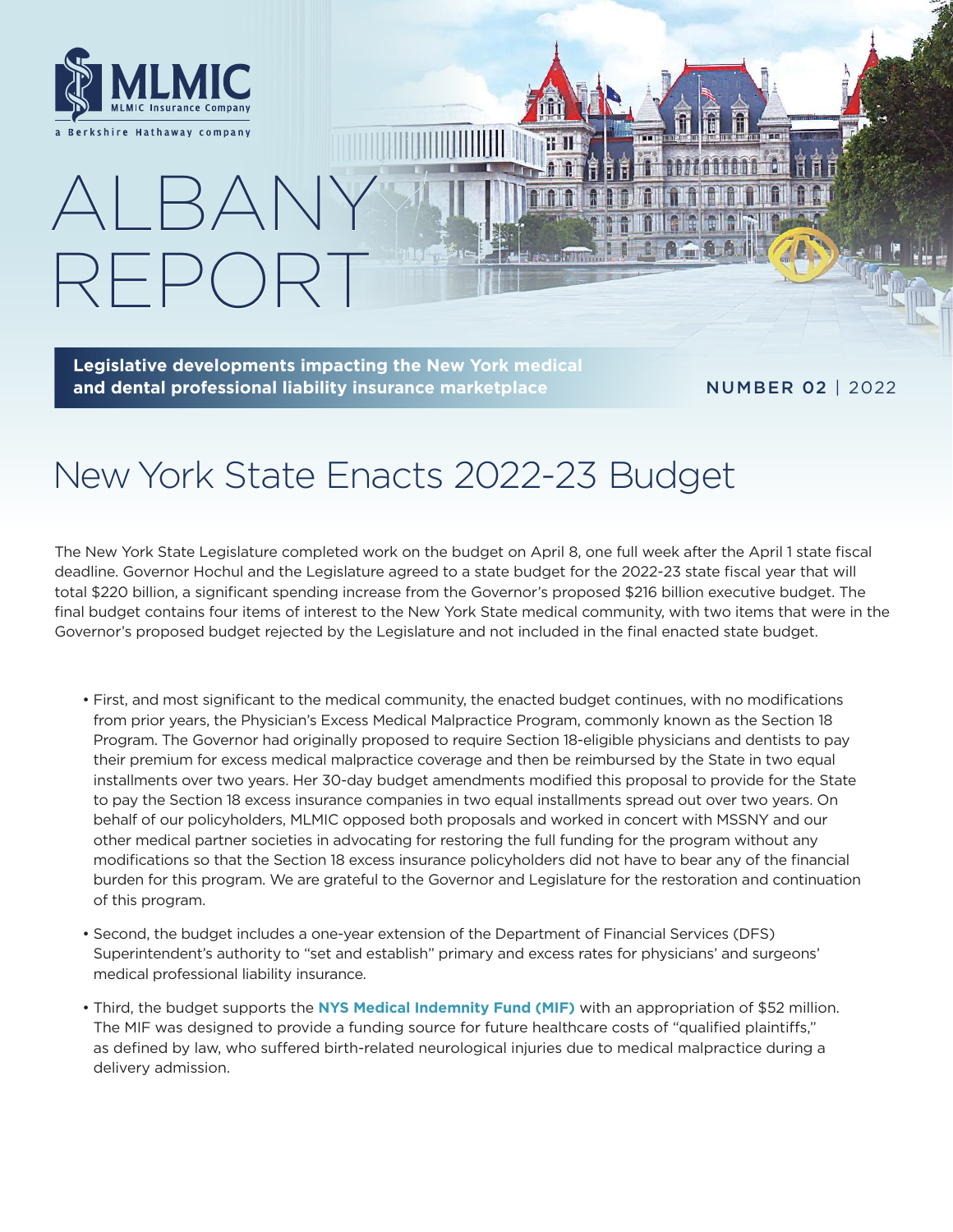- Fourth, the final budget establishes reimbursement parity for telehealth. This is expected to incentivize greater use of telehealth in New York. This provision makes the required statutory changes to implement reimbursement parity for telehealth services by mandating that commercial health plans, including those in Medicaid, reimburse physicians and other healthcare providers for services delivered through telehealth on the same basis and at the same rate as services delivered in person. This telehealth payment parity measure will expire on April 1, 2024, unless extended. In addition, the DFS shall work with the NY Department of Health to develop and issue a report on the impact of reimbursement parity for telehealth. This report shall be submitted to the Governor and legislative leaders by December 31, 2023.
- Fifth, the final budget does **not** place New York in the **[Interstate Medical Licensure Compact](https://www.imlcc.org)**. While the Governor proposed that New York join the Compact, the Legislature emphatically rejected this provision, and it did not make it into the enacted budget.
- Sixth, the final budget did **not** adopt the Governor's proposal to lower New York's current 9% judgment interest rate to the federal market rate, as 26 other states currently use for their judgment interest rate. This would have helped reduce the excessively prohibitive costs of New York's medical professional liability insurance system.

## **Political Developments**

Within days after the state budget was completed, Albany was rocked by the arrest and indictment of Lieutenant Governor Brian Benjamin on April 12. Mr. Benjamin resigned as Lieutenant Governor the very next day. Governor Hochul now has to determine whether to appoint a new Lieutenant Governor. If she does appoint someone, the next urgent task is to figure out whether she can get her appointment on the ballot for the June 28 Democratic primary.

Meanwhile, the Legislature will take a mid-session break and resume the session later this month. Attention will now turn to post-budget items, which include various bills the plaintiff's bar always advance that would negatively impact the New York medical professional liability climate. MLMIC will continue to oppose these bills and will collaborate with our medical partner organizations to advocate

against these harmful measures while also seeking sensible tort reform to balance the extremely unlevel playing field in New York when it comes to medical malpractice lawsuits.

Turning to the June 28 primary elections confronting both Democratic and Republican candidates seeking state offices this year, there are several compelling story lines. Governor Hochul's two main opponents in the Democratic primary for Governor are Congressman Tom Suozzi from Long Island and NYC Public Advocate Jumaane Williams from Brooklyn. Congressman Suozzi is running against Governor Hochul from the right as a moderate Democrat, while Public Advocate Williams is running against her from the left, having won the backing of the Working Families Party. Polls to date have shown Governor Hochul with a comfortable lead over both Suozzi and